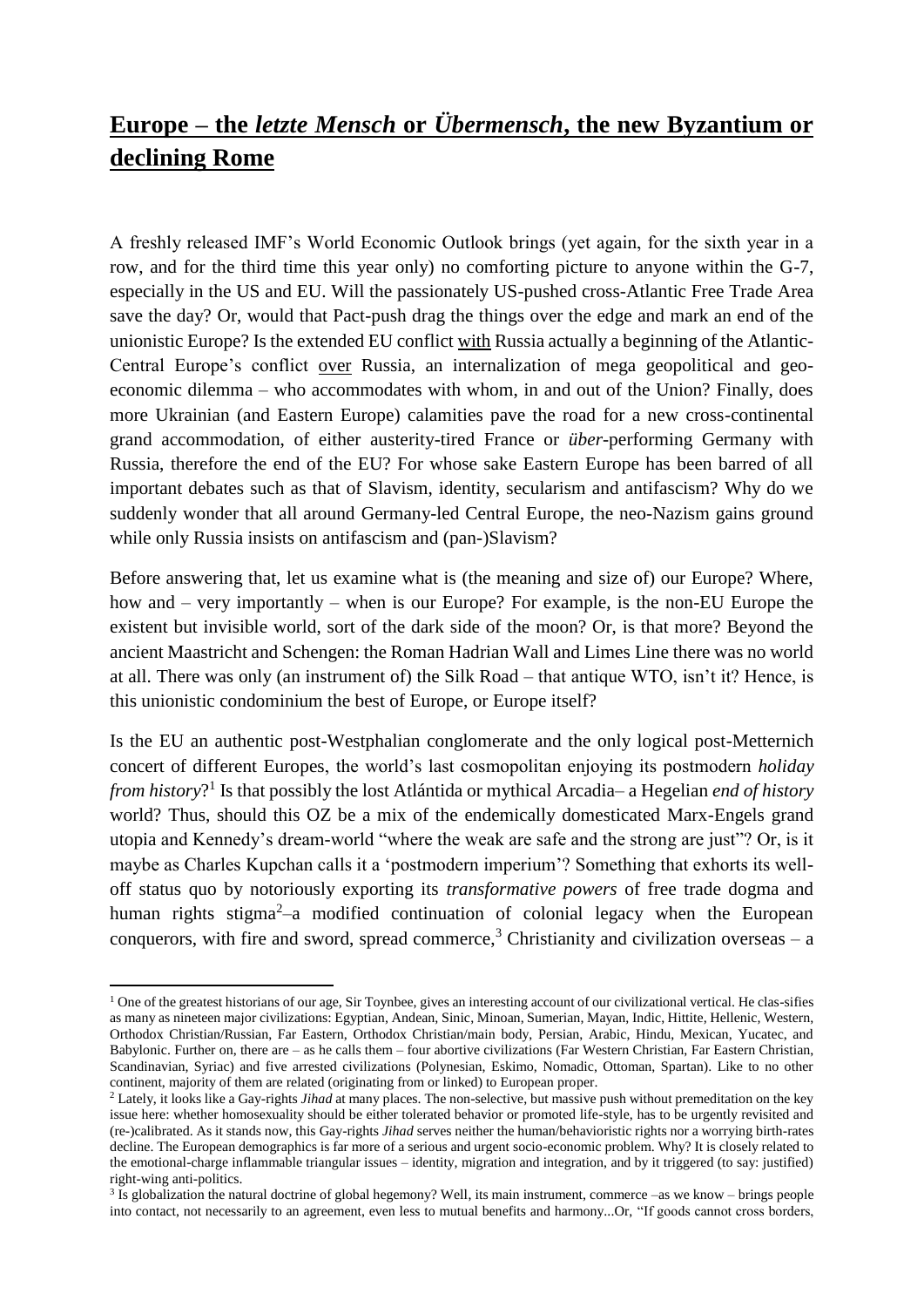kind of 'new Byzantium', or is that more of a Richard Young's declining, unreformed and rigid Rome? Hence, is this a post-Hobbesian (yet, not quite a Kantian) world, in which the *letzte Mensch* expelled *Übermensch*? Could it be as one old graffiti in Prague implies: EU=SU<sup>2</sup>? Does the EU-ization of Europe equals to a restoration of the universalistic world of Rome's Papacy, to a restaging of the Roman-Catholic Caliphate? Is this Union a Leonard's *runner of the 21st century*, or is it perhaps Kagan's 'Venus'– gloomy and opaque world, warmer but equally distant and unforeseen like 'Mars'?<sup>4</sup>

Is this Brussels-headquartered construct, the  $20<sup>th</sup>$  century's version of Zollverein with standardized tariffs and trade, but of an autonomous fiscal policy and politics? Thus, is the EU a political and economic re-approachment of sovereign states or maybe just an(other) enterprise of the borderless financial capital? Ergo, would that be a pure construct of financial oligarchy whose *invisible hand* tacitly corrupted the Maastricht Treaty as to web-up a borderless, limitless, wireless and careless power hub, while at the same time entrenching, silencing and rarefying labour within each nation state?

Is this a supersized Switzerland (ruled by the cacophony of many languages and enveloped in economic egotism of its self-centered people), with the cantons (MS, Council of EU) still far more powerful than the central government (the EU Parliament, Brussels' Commission, ECJ), while Swiss themselves –although in the geographic heart of that Union – stubbornly continue to defy any membership. Does it really matter (and if so, to what extent) that Niall Ferguson wonders: "…the EU lacks a common language, a common postal system, a common soccer team (Britain as well, rem. A.B.) even a standard electric socket…"? Kissinger himself was allegedly looking for a phone number of Europe, too. Baron Ridley portrayed the Union as a *Fourth Reich*, not only dominated by Germany, but also institutionally Germanized. Another conservative Briton, Larry Siedentop, remarked in his *Democracy in Europe* that it is actually France who is running the EU 'show', in the typical French way – less than accountable bureaucracy that prevents any evolution of the European into an American-style United States. Thus, Siedentop's EU is more of a *Third Bonapartistic Empire* than possibly a *Fourth German Reich*. The *Heartland* or *Rimland*?

After all, is the Union yet another virtue out of necessity, as Brzezinski claimed, that after centuries of colonial overstretch and of mutual destructions (between protagonists in close geographic proximity), Europe irreversibly lost its demographic, economic and politicomilitary importance, and that the early EU was more of an attempt to rescue a nation state than it was the quest for a true enterprise of the European Community building?

Despite different names and categorizations attached, historical analogies and descriptions used, most scholars would agree upon the very geopolitical definition of the EU: Grand reapproachment of France and Germany after WWII, culminating in the Elysée accords of 1961. An interpretation of this instrument is rather simple: a bilateral peace treaty through achieved

**<sup>.</sup>** armies will" is the famous saying of the XIX century French economist Frederic Bastiat, so often quoted by the longest-ever serving US Secretary of State Cordell Hull.

<sup>4</sup> "No venue has been created in which an EU-wide public opinion might be formed… European Parliament elections are not truly European because they are 27 different elections with different electoral systems after campaigns in which national issues predominate… Under present procedures, both the President of the European Commission and the President of the European Council are selected in private meetings of heads of governments..", says former Irish Prime Minister John Bruton. Bruton, J. (2013), *How real is the danger of an EU collapse?*, EU Journal Europe's World 23(13) 2013, Brussels